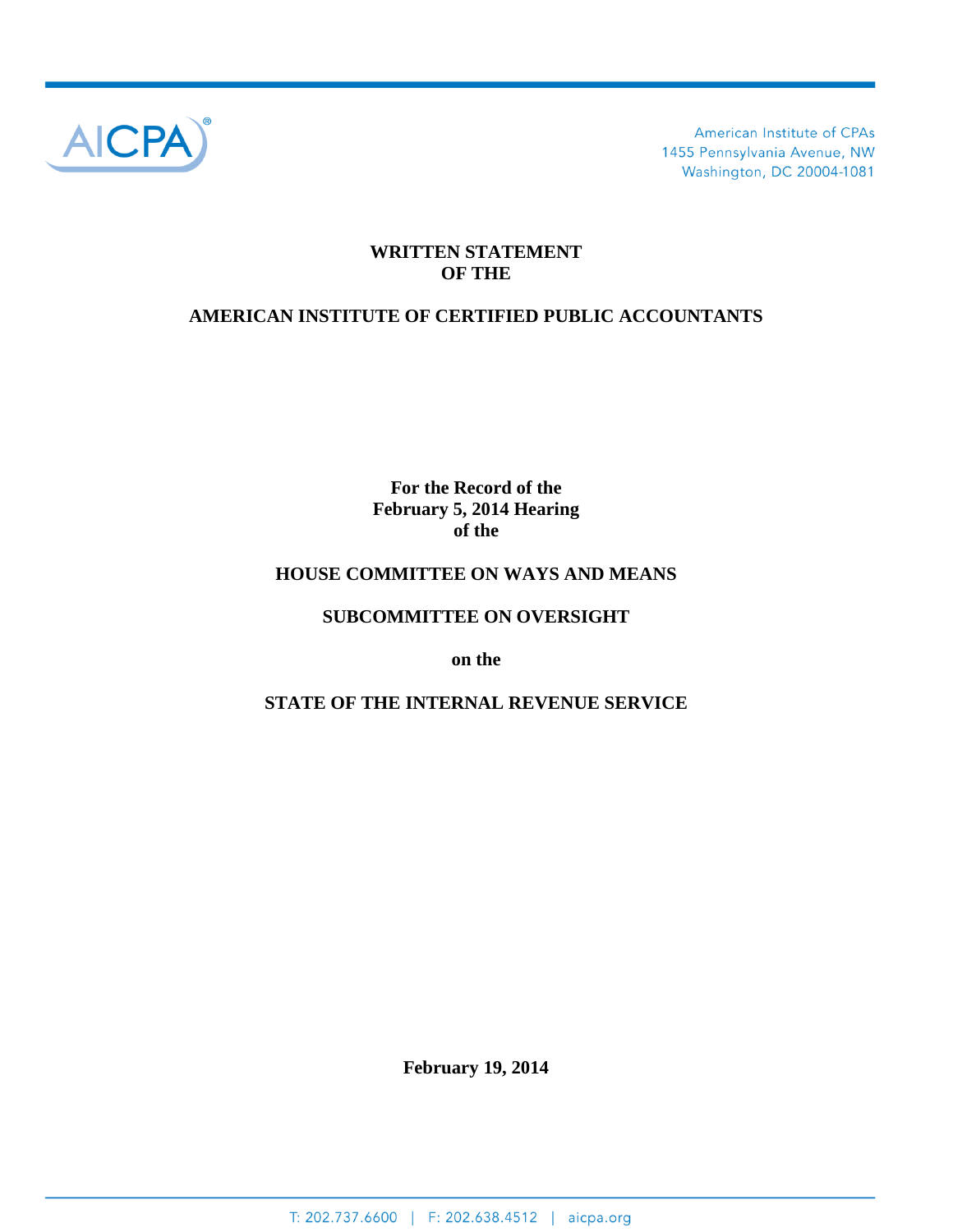

American Institute of CPAs 1455 Pennsylvania Avenue, NW Washington, DC 20004-1081

#### **AMERICAN INSTITUTE OF CERTIFIED PUBLIC ACCOUNTANTS**

## **WRITTEN STATEMENT For the Record of the February 5, 2014 Hearing of the HOUSE COMMITTEE ON WAYS AND MEANS SUBCOMMITTEE ON OVERSIGHT on the STATE OF THE INTERNAL REVENUE SERVICE**

#### **FEBRUARY 19, 2014**

As Congress considers oversight issues and the budget of the Internal Revenue Service this year, the American Institute of Certified Public Accountants (AICPA) offers the following comments on the state of the Internal Revenue Service (IRS or "Service"). These comments are submitted for the record of the February 5, 2014 hearing of the House Committee on Ways and Means Oversight Subcommittee on the state of the IRS. The AICPA appreciates the opportunity to provide comments as part of the IRS oversight and budget process.

The AICPA is the world"s largest member association representing the accounting profession, with more than 394,000 members in 128 countries and a 125-year heritage of serving the public interest. Our members advise clients on federal, state and international tax matters and prepare income and other tax returns for millions of Americans. Our members provide services to individuals, not-for-profit organizations, small and medium-sized businesses, as well as America"s largest businesses.

We welcome the opportunity to discuss these comments on the state of, and funding of, the IRS or to answer any questions.

The AICPA understands that Congress has several important issues to address in regard to the Administration"s Fiscal Year (FY) 2014 and upcoming FY 2015 Budgets, including funding for the IRS. Because our members and our members" clients have extensive interaction with the agency and are recipients of many of the IRS"s services, we respectfully offer our thoughts on the budgetary funding matter. We address:

- Continuing Oversight and Adequate Funding of IRS Needed
- IRS Fiscal Years 2014 and Upcoming 2015 Budget Appropriations
- Resources Needed to Efficiently and Effectively Administer Tax Laws and Collect Taxes
- Serious Problem of Limited Resources to Handle the Expanding Workload
- A Reduction in Taxpayer Service Resources Would Negatively Impact Taxpayers and **Practitioners**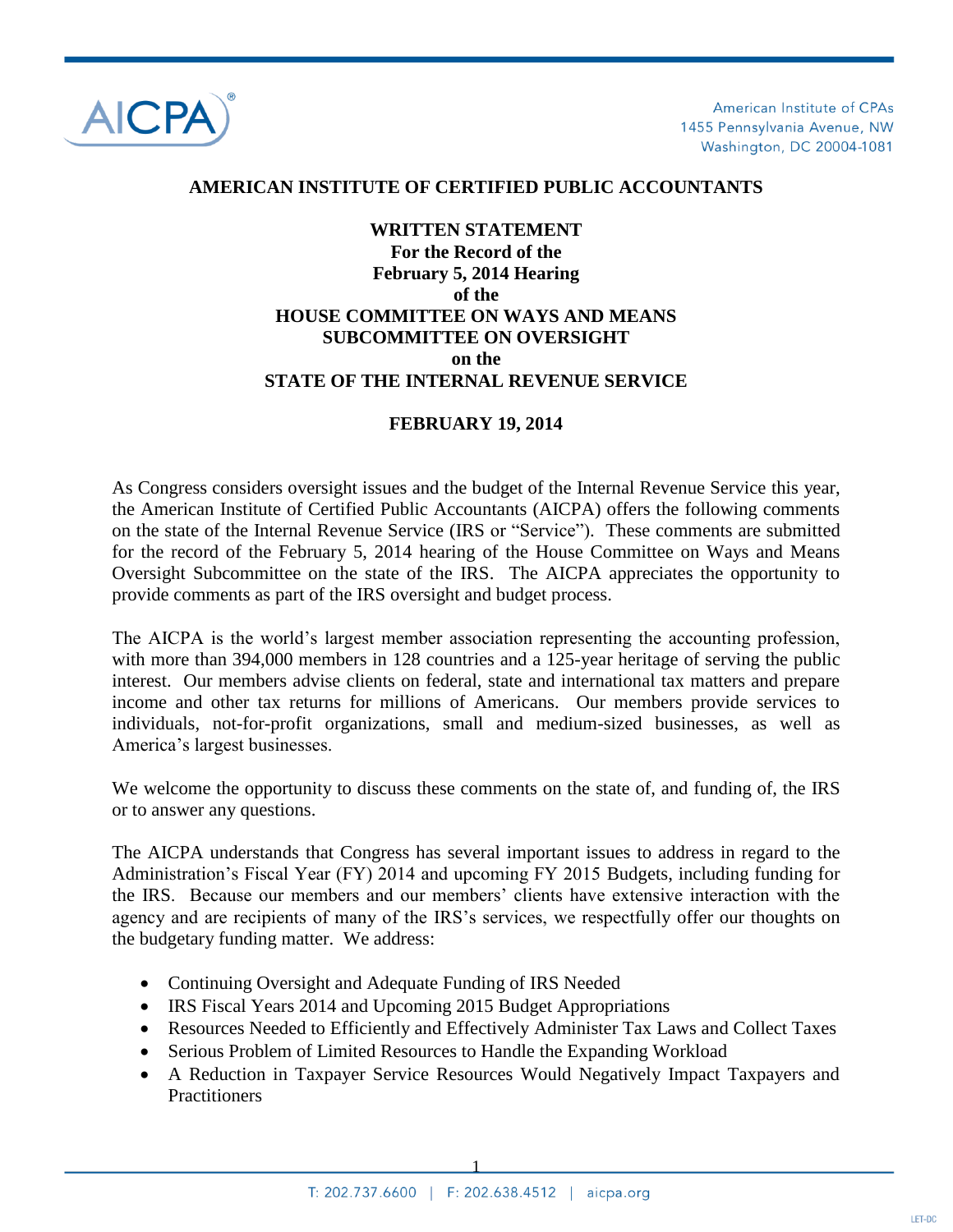- Decreased IRS Employee Training Is A Concern
- IRS Needs Funds for More Advanced and Reliable Technology

#### **Continuing Oversight and Adequate Funding of IRS Needed**

The AICPA expects that the IRS would continue to identify responsible ways to allocate the resources it receives; and that Congress, through its oversight responsibilities, would ensure that those resources are properly utilized. Unfortunately, the budget process has become much more complicated for federal agencies in general and especially challenging for the IRS.

We recognize that the IRS budget is oftentimes the subject of debate, and may be even more so now given last year's inquiries regarding expenses incurred by the IRS and the handling of certain taxpayer matters. Congressional oversight of the IRS, as is evidenced by this hearing, is a critical function and one that contributes to the success of the system and elevates the American taxpayer"s perception of the IRS"s objectivity and its ability to effectively manage the tax administration process. Likewise, we believe that adequate funding of the IRS"s budget is essential to the IRS"s ability to carry out its mission. The collection of tax revenues and the administration of tax laws, as well as the need to provide assistance to taxpayers and tax practitioners, are important responsibilities. Therefore, we urge Congress to provide the IRS with sufficient financial resources to perform such duties.

### **IRS Fiscal Year 2014 and Upcoming Fiscal Year 2015 Budget Appropriations**

The AICPA continues to express our strong support for the adequate funding of the IRS"s fiscal year 2014 and upcoming fiscal year 2015 budget.<sup>1</sup> Unfortunately, the IRS's fiscal year 2014 budget in the [Bipartisan Budget Act of 2013](http://www.gpo.gov/fdsys/pkg/BILLS-113hjres59enr/pdf/BILLS-113hjres59enr.pdf) includes only \$11.3 billion funding for the IRS, a \$526 million cut in the IRS funding.<sup>2</sup> The \$11.3 billion IRS funding for fiscal year 2014 is less than the level of funding in FY 2009, yet the demands and needs of the organization have grown tremendously over the last five years. The \$526 million IRS budget cut from the prior year is in addition to the IRS budget being severely challenged in recent years. The IRS received an overall budget allocation of approximately \$11.8 billion in FY 2012, down from approximately \$12.1 billion in FY 2011. The challenge for the Service is even more dramatic as the approximately \$5.3 billion enforcement budget the Service received for FY 2012, was reduced by approximately \$200 million from the prior year.<sup>3</sup> These statistics are further highlighted by the reduction in IRS employment levels from 104,000 in FY 2011 to 98,000 in FY 2012 and 87,000 in FY 2013 (a decrease of eight percent from FY 2012). $4$ 

We point out that IRS Commissioner Koskinen is quite concerned as well, as he stated at this hearing:

In discussing the state of the IRS, no challenge facing our agency is greater than the significant reduction in funding that has occurred over the last several years. Later in this testimony, I will outline the important work that our agency has done recently to reduce costs and increase efficiencies. But even with these efforts, which are ongoing, I am deeply concerned about the ability of the IRS to continue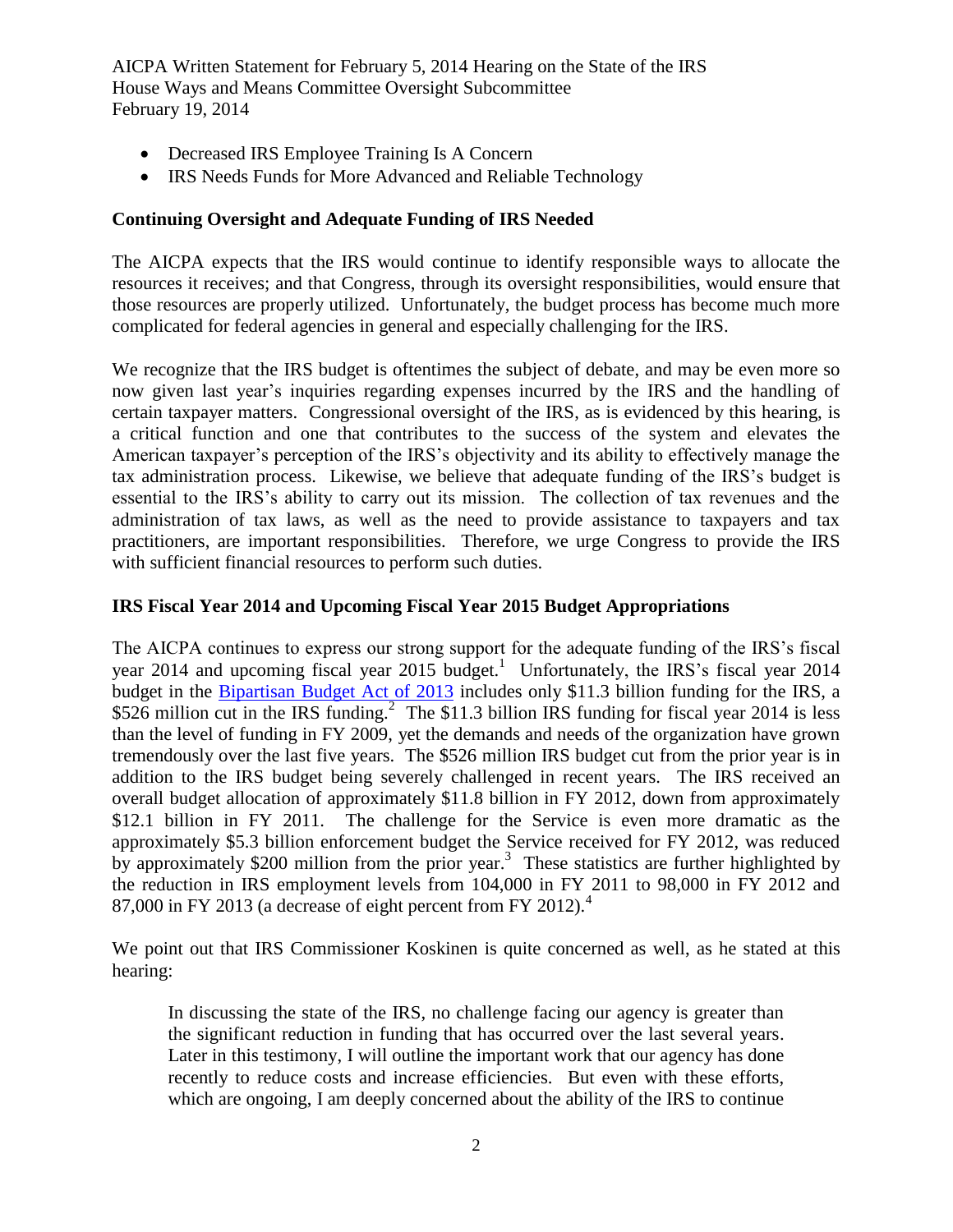to fulfill its mission if the agency lacks adequate funding. Our current level of funding is clearly less than what the agency needs, especially to provide the level of taxpayer services the public has a right to expect.….For the IRS to keep making progress in all the areas mentioned above, it is critical for us (the IRS) to receive adequate resources. The agency continues to be in a very difficult budget environment, with our funding for FY 2014 now set at \$11.29 billion….Since FY 2010, IRS appropriations have been cut by approximately \$900 million. This represents a 7 percent cut in our (the IRS) annual budget since 2010 while the total population of individual and business filers grew by more than 4 percent over the same time period….I believe that it is vital for the IRS to receive adequate resources going forward in order for us to deliver on our dual mission of enforcing the tax laws and providing excellent taxpayer service. This view is shared by the IRS Oversight Board, the National Taxpayer Advocate, TIGTA, and the Internal Revenue Service Advisory Council.<sup>5</sup>

In addition, the IRS Oversight Board Electronic Filing 2013 Annual Report to Congress states that federal budget sequestration and related funding cuts reduced the IRS budget in Fiscal Year 2013 by approximate \$600 million or 5.2 percent, compared to Fiscal Year 2012, concluding that "such an unstable budgetary operating environment for the IRS is a disservice to the nation."

We note that the Bipartisan Budget Act of 2013 also includes \$92 million that has been set aside for IRS to use to improve taxpayer services and address refund fraud, identity theft, and overseas compliance.

#### **Resources Needed to Efficiently and Effectively Administer Tax Laws and Collect Taxes**

The AICPA has long advocated for funding levels for the IRS that would allow the IRS to efficiently and effectively administer the tax laws and collect taxes. Giving the IRS the resources necessary to properly process tax returns and enforce the tax laws is vital to maintaining our voluntary compliance tax system.

The AICPA believes that the IRS should be provided with the adequate resources to fund its mission, which will in turn empower the agency to fulfill its customer service and enforcement responsibilities. Any increase in enforcement funding must be balanced with positive responses to the taxpaying public as customers, a balancing act that has become even more challenging for the IRS when faced with the current era of "mission creep" beyond its core tax administration functions. As we have stated in the past, all taxpayers must have access to resources that enable them to fulfill their tax responsibilities, and adequate IRS budgetary funding must be provided to ensure this access.

#### **Serious Problem of Limited Resources to Handle the Expanding Workload**

The IRS has stated in its most recent strategic plan that one of its primary objectives is to "provide taxpayers with targeted, timely guidance and outreach."<sup>7</sup> However, the growing burden being placed on the agency significantly reduces its efficiency and impedes its effective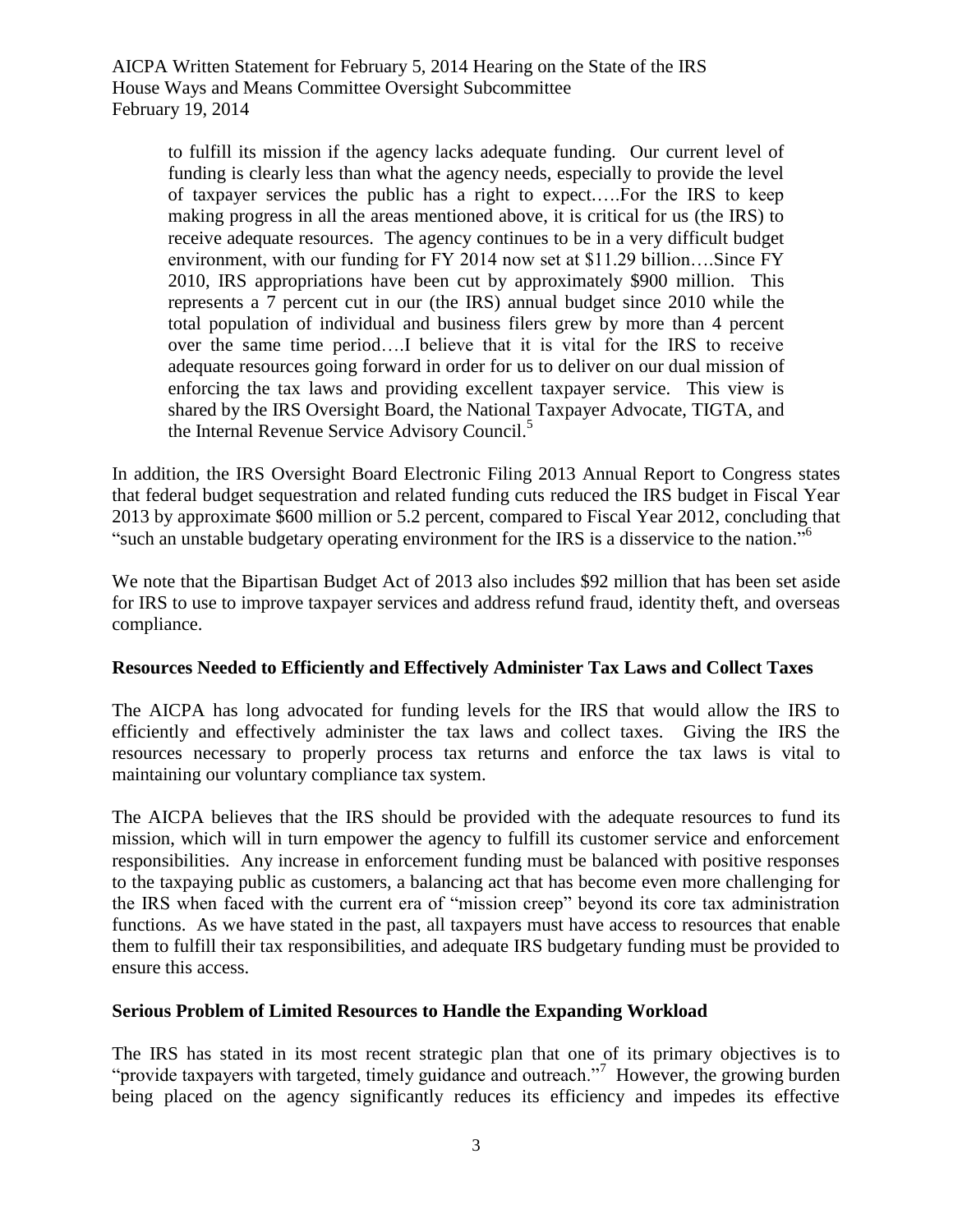interactions with taxpayers and their advisers. As mentioned earlier, the IRS Commissioner stated at this hearing that the number of individual and business filers as grown by more than 4 percent since 2010. In addition, the onslaught of new issues, including administration of the Affordable Care Act (ACA) and extensive new reporting requirements under the Foreign Account Tax Compliance Act (FATCA), and the alarming increase in taxpayer identity theft cases are substantially encumbering the IRS"s already limited resources. In his testimony at this hearing, the IRS Commissioner stated that "the resources needed for implementation activities for ACA and FATCA, taken together, represent roughly 4 percent of the IRS" budget for FY 2014." 8

In this context, National Taxpayer Advocate Nina Olson stated recently in her [2013 Annual](http://www.taxpayeradvocate.irs.gov/userfiles/file/2013FullReport/IRS-BUDGET-The-IRS-Desperately-Needs-More-Funding-to-Serve-Taxpayers-and-Increase-Voluntary-Compliance.pdf)  [Report to Congress,](http://www.taxpayeradvocate.irs.gov/userfiles/file/2013FullReport/IRS-BUDGET-The-IRS-Desperately-Needs-More-Funding-to-Serve-Taxpayers-and-Increase-Voluntary-Compliance.pdf) released January 9, 2014, that IRS budget cuts are a serious problem at the IRS.<sup>9</sup> The Taxpayer Advocate continues to consider as a serious challenge facing American taxpayers the combination of the IRS"s expanding workload and the agency"s limited resources to handle that workload.<sup>10</sup> In addition, the December 2013 Treasury Inspector General for Tax Administration (TIGTA) report notes that in Calendar Year 2015, the IRS will need to provide customer service (including face-to-face assistance at its 390 Taxpayer Assistance Centers) when individuals begin filing their 2014 tax returns, including the amount of any Advance Premium Tax Credit payments on their tax returns, and reconciling that reported amount to the allowable amount, and TIGTA reported concerns that changes in ACA implementation would create additional challenges. $^{11}$ 

We agree with IRS, the National Taxpayer Advocate, and TIGTA and urge Congress to reconsider the IRS"s need to administer an increasing number of aspects of ACA implementation when addressing the agency's budget for the upcoming fiscal year 2015 and the next few years.

## **A Reduction in Taxpayer Service Resources Would Negatively Impact Taxpayers and Practitioners**

We are concerned that a reduction in taxpayer service resources would negatively impact both taxpayers and our members alike. Specifically, we believe another decrease in the IRS"s budget would likely:

- Increase wait times for incoming telephone calls from taxpayers and tax practitioners;
- Create excessive delays in responding to taxpayers' written inquiries and responses to IRS notices;
- Lead to the inability of Service staff to meet and assist with the needs of taxpayers who visit walk-in taxpayer assistance centers;
- Result in the failure to keep taxpayers informed of tax law changes (via customer outreach, printed and online materials, webcasts, etc.);
- Exacerbate the problem of excessive delays in the issuance of administrative guidance; and
- Delay the release and update of tax forms.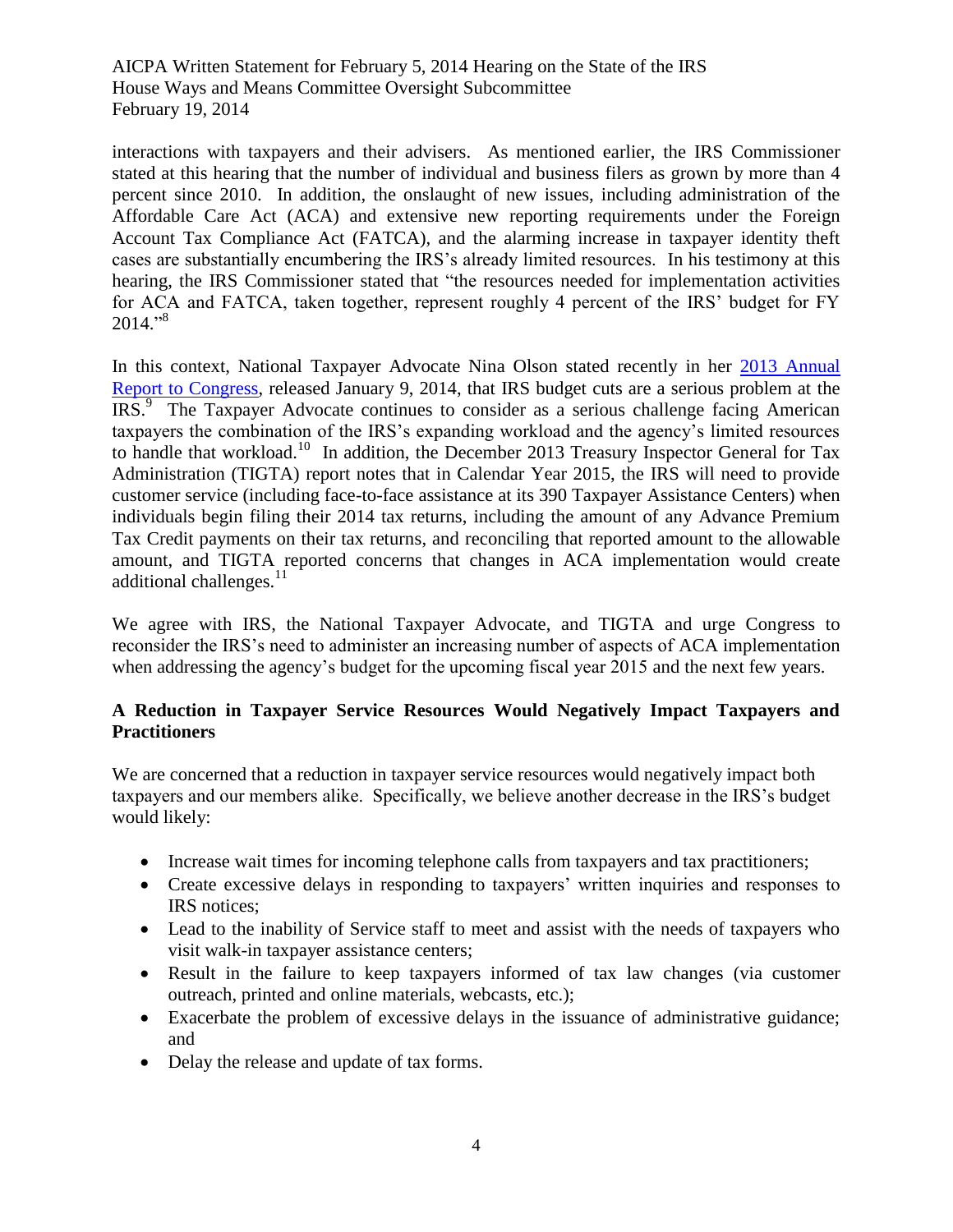Additional details on the specific effects of a reduced IRS budget are found in our previous testimony on tax fraud<sup>12</sup> and the 2013 tax return filing season.<sup>13</sup>

### **Decreased IRS Employee Training Is A Concern**

We are also concerned about any decrease in the amount or quality of IRS employee training and development. It is important that IRS employees are kept up-to-date on the ever-changing tax laws to properly administer those laws, as well as provide adequate guidance to taxpayers and tax practitioners. The Taxpayer Advocate similarly expressed particular concern about the magnitude and impact of cuts to the IRS's training budget.<sup>14</sup>

Unfortunately, the IRS is not excluded from our country's aging workforce and may continue to lose its most experienced staff to retirement.<sup>15</sup> A new, less experienced staff will likely require substantial training to maintain the same quality of service that taxpayers expect.

### **IRS Needs Funds for More Advanced and Reliable Technology**

Finally, we believe it is also important to consider the IRS"s need for more advanced and reliable technology. While the IRS has made strides to update online services and internal computer processing, its systems are still outdated. It is not uncommon for taxpayers or practitioners to call and wait for assistance only to hear that files are not accessible due to computer outages. In fact, the modernized e-file system was unavailable intermittently throughout last tax season due technological problems, which caused a significant burden on tax practitioners needing to submit returns on behalf of their clients. Now, due to outdated IRS technology and inadequate technology resources, IRS no longer provides certain e-services, such as electronic requests for Disclosure Authorizations, making the process much longer and inefficient.<sup>16</sup> We agree with the IRS Oversight Board when it stated in its February 2014 Report to Congress, "an inadequate budget for the IRS also forces undesirable trade-offs among critically needed electronic services that would otherwise be delivered to advance the agency"s mission. The inability of the IRS to fund the replacement systems for the DA and EAR applications are but examples of needed ETA products and services that were precluded due to resource constraints."<sup>17</sup>

#### **Concluding Remarks**

In summary, while we acknowledge the importance of the IRS efficiently utilizing its resources and appropriately administering the law, the AICPA is deeply concerned about the adverse impact to taxpayers and tax practitioners from a decrease in the IRS"s budget. The IRS needs sufficient operating funds to properly administer and enforce our complex tax laws, as well as provide assistance to taxpayers and their advisers. We respectfully urge Congress to fully fund the IRS budget in order for it to carry out its mission effectively and efficiently.

<sup>&</sup>lt;sup>1</sup> See prior AICPA comments on the IRS budget submitted on [April 16, 2013,](http://www.aicpa.org/Advocacy/Tax/TaxLegislationPolicy/DownloadableDocuments/AICPA%27S%20TESTIMONY%20ON%20SENATE%20FINANCE%20COMMITTEE%20HEARING%20ON%20APRIL%2016,%202013.pdf) [May 6, 2013](http://www.aicpa.org/InterestAreas/Tax/Resources/TaxLegislationPolicy/Advocacy/DownloadableDocuments/AICPA%20Testimony%20on%20House%20Ways%20and%20Means%20Hearing%20Testimony-submitted%20050613.pdf) and [September 4, 2013.](http://www.aicpa.org/Advocacy/Tax/DownloadableDocuments/2013-9-04-Appropriations-AICPA-Position-on-IRS-Budget.pdf)

<sup>&</sup>lt;sup>2</sup> See [text](http://www.gpo.gov/fdsys/pkg/BILLS-113hjres59enr/pdf/BILLS-113hjres59enr.pdf) of the legislation.

<sup>&</sup>lt;sup>3</sup> See Department of the Treasury, [FY 2013 Budget in Brief,](http://www.treasury.gov/about/budget-performance/budget-in-brief/Pages/index-13.aspx) [IRS Budget Information.](http://www.treasury.gov/about/budget-performance/budget-in-brief/Documents/15.%20IRS%20BIB%20Final%20ok.pdf)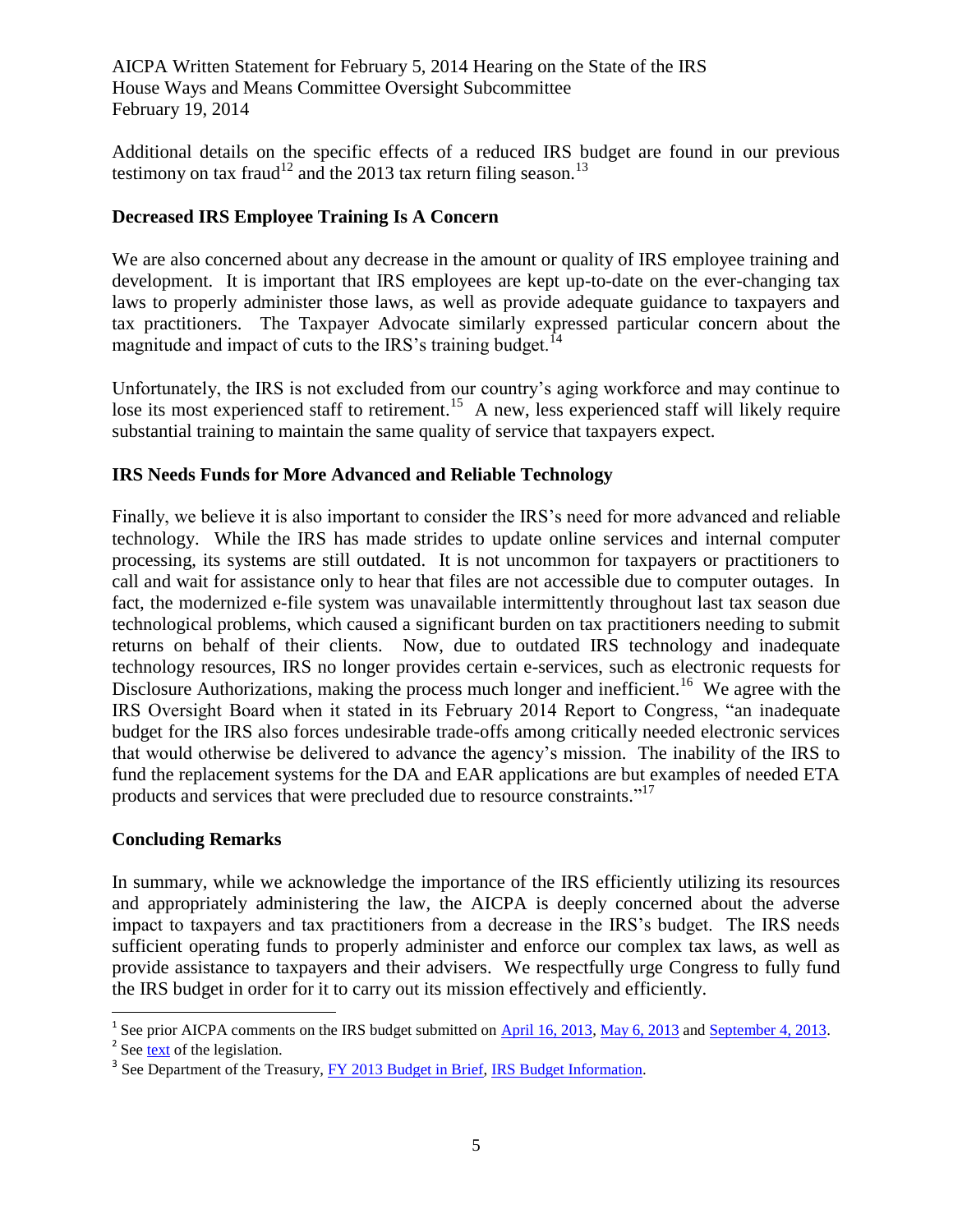4 The 2013 Annual Report of the Taxpayer Advocate states: "In addition, the number of local enforcement personnel has also declined. From FY 2010 through FY 2013, the number of Revenue Agents, who conduct field audits, decreased by 12 percent (from 13,879 to 12,270). The number of Revenue Officers, who perform field collection, declined by 21 percent (from 6,042 to 4,748)." [National Taxpayer Advocate"s 2013 Annual Report to](http://www.taxpayeradvocate.irs.gov/userfiles/file/2013FullReport/IRS-BUDGET-The-IRS-Desperately-Needs-More-Funding-to-Serve-Taxpayers-and-Increase-Voluntary-Compliance.pdf)  [Congress,](http://www.taxpayeradvocate.irs.gov/userfiles/file/2013FullReport/IRS-BUDGET-The-IRS-Desperately-Needs-More-Funding-to-Serve-Taxpayers-and-Increase-Voluntary-Compliance.pdf) Volume 1, MSP #2 "IRS Budget: The IRS Desperately Needs More Funding to Serve Taxpayers and Increase Voluntary Compliance," pages 25 and 31.

<sup>5</sup> See [Written Testimony of John A. Koskinen,](http://waysandmeans.house.gov/UploadedFiles/IRS_2014_testimony_WM20514_FINAL__version_020414.pdf) Commissioner, Internal Revenue Service, before the House Ways and Means Committee Subcommittee on Oversight hearing on the State of the IRS, February 5, 2014, pages 2 and 10.

<sup>6</sup> The recent IRS Oversight Board Report further notes:

As part of the cost-cutting efforts needed to meet the sequestered level, the IRS placed its entire workforce on furlough for three days during FY2013. Aggravating this troubled budget posture for the agency, most IRS employees were furloughed again during October 2013, during a 16-day federal government shutdown at the start of FY2014. In the view of the Board, such an unstable budgetary operating environment for the IRS is a disservice to the nation. The IRS delayed the start of the 2014 filing season as a result of the lost time during the government shutdown that would otherwise have been devoted to testing the tax processing systems for 2014. In addition, the Office of Management and Budget estimated the halted IRS operations in October 2013 delayed collections of enforcement revenue by about \$1 billion per week.

[IRS Oversight Board Electronic Filing 2013 Annual Report to Congress,](http://www.treasury.gov/irsob/reports/2014/IRSOB-E-File%202013.pdf) February 2014, pages 13-14. 7 [IRS Strategic Plan 2009-2013 \(Goal 1, Objective 3, page](http://www.irs.gov/pub/irs-pdf/p3744.pdf) 15).

<sup>8</sup> Regarding the IRS implementation of enacted legislation, the Commissioner stated:

*ACA Implementation Efforts….*The IRS has been working to implement the ACA"s tax provisions, most of which are already in effect, such as the branded prescription drug fee, the tanning tax and the medical device excise tax. We continue to focus on two significant tax provisions that go into effect in 2014: the premium assistance tax credit and the individual shared responsibility provision. These two provisions will have a profound impact on IRS forms and procedures beginning with the 2015 filing season, and will require additional taxpayer service and education activities. Preparations are already well underway to modify forms and instructions, enhance education and outreach to taxpayers and their advisors, and update our systems and processes in time for the 2015 filing season. The IRS is also focusing on ensuring that returns that erroneously or fraudulently claim refundable premium tax credits (or fail to reconcile advance payments of the credit) are efficiently identified and addressed, using Marketplace information available during the filing season as well as the ever-improving IRS anti-fraud tools used for all returns…. *FATCA implementation efforts.* FATCA is an important new tool in our offshore compliance efforts, as it requires foreign financial institutions (FFIs) to report information to the IRS about financial accounts held by U.S. taxpayers, or by foreign entities in which U.S. taxpayers hold a substantial ownership interest. Withholding requirements under FATCA go into effect on July 1, 2014, and additional regulatory guidance will be issued soon. It is important to note, however, that legal restrictions in some countries prevent FFIs from fulfilling the reporting, withholding and account disclosure requirements. For that reason, Treasury, with assistance from the IRS, is advancing an intergovernmental approach to FATCA implementation that is focused on bilateral agreements that address these legal impediments, simplify practical implementation and reduce the costs to FFIs. Currently, there are 20 signed Intergovernmental Agreements. The IRS FATCA registration website opened in August 2013 allowing financial institutions to begin to enter data. In January 2014 financial institutions were able to begin submitting their electronically signed FATCA agreements.

[Written Testimony of John A. Koskinen,](http://waysandmeans.house.gov/UploadedFiles/IRS_2014_testimony_WM20514_FINAL__version_020414.pdf) pages 6-8.

<sup>9</sup> IRS Information Release **IR-2014-3**, National Taxpayer Advocate Delivers Annual Report to Congress; Focuses on Taxpayer Bill of Rights and IRS Funding.

<sup>10</sup> The 2013 Annual Report of the Taxpayer Advocate states: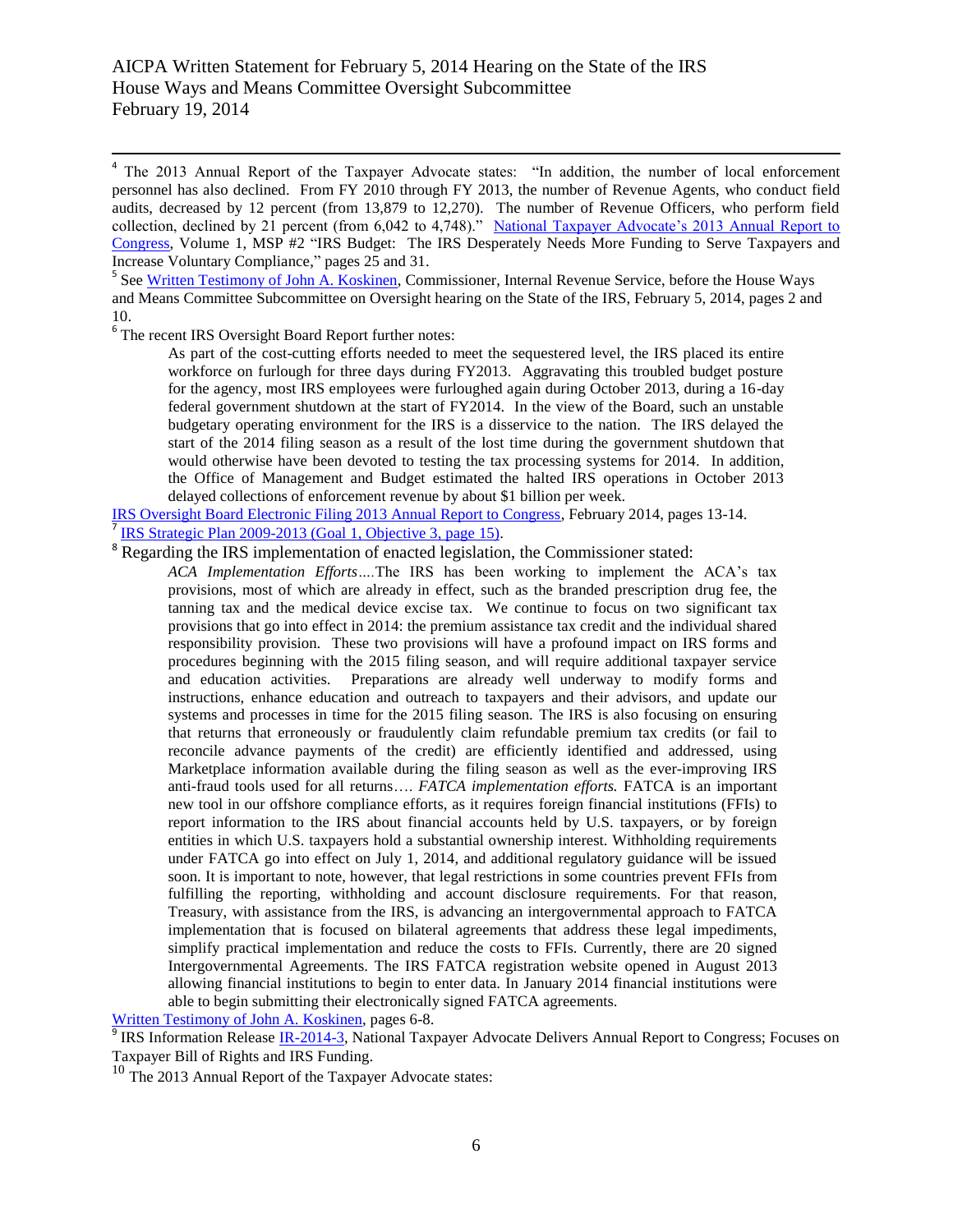$\overline{a}$ 

More work and less funding means taxpayers needs are not being met…. The combination of more work and less funding has left the IRS stretched too thin, compromising its capacity to meet taxpayer needs….Over the past ten years, the workload of the IRS has increased significantly. The upward trend has continued during the last three years. Since FY 2010, however, IRS funding has declined. The combination of more work and less funding predictably has impaired the IRS"s ability both to meet taxpayer needs and to collect tax….The increase in the IRS"s workload can be demonstrated in several ways. For one, the IRS is receiving significantly more individual and business tax returns today than ten years ago. For individual income tax returns, the number rose from about 131.3 million in FY 2004 to about 146.0 million in FY 2013, an increase of 11 percent. About one-third of that increase has occurred since FY 2010, when about 141.2 million returns were filed.…For business income tax returns, which include the returns of C corporations, S corporations, and partnerships, the number rose from about 8.6 million in FY 2004 to about 10.5 million in FY 2013**,** an increase of 23 percent.

National Taxpayer Advocate's 2013 Annual Report to Congress, Volume 1, MSP #2 "IRS Budget: The IRS Desperately Needs More Funding to Serve Taxpayers and Increase Voluntary Compliance." Pages 22-23. <sup>11</sup> The TIGTA December 2013 Audit Report regarding the IRS implementation of the ACA stated:

The IRS"s customer service strategy is a collaborative and coordinated effort between the IRS and multiple Federal and State agencies. The strategy includes sufficient plans to 1) perform outreach and education; 2) update or develop tax forms, instructions, and publications; and 3) provide employee training to assist individuals in understanding the requirement to maintain the MEC and the tax implications of obtaining the tax credit to offset the cost of health care insurance….Changes in ACA implementation will create challenges. Depending on the nature of any changes made to ACA tax provisions, the IRS"s strategy and plans to provide customer service, outreach, education, and employee training could be affected. Changes to the provisions could also affect the IRS"s plans to update its tax forms, instructions, and publications.

TIGTA Audit Report [Reference Number: 2014-43-006,](http://www.treasury.gov/tigta/auditreports/2014reports/201443006fr.pdf) "Affordable Care Act: The Customer Service Strategy Sufficiently Addresses Tax Provisions; However, Changes in Implementation Will Create Challenges," December 30, 2013. Reference Number: 2014-43-006.

<sup>12</sup> AICPA Testimony: April 16, 2013, Public Hearing on Tax Fraud, Tax ID Theft and Tax reform: Moving [Forward.](http://www.aicpa.org/Advocacy/Tax/TaxLegislationPolicy/DownloadableDocuments/AICPA%27S%20TESTIMONY%20ON%20SENATE%20FINANCE%20COMMITTEE%20HEARING%20ON%20APRIL%2016,%202013.pdf)

<sup>13</sup> [AICPA Testimony: April 25, 2013, Hearing on Internal Revenue Service Operations and the 2013 Tax Return](http://www.aicpa.org/interestareas/tax/resources/taxlegislationpolicy/advocacy/downloadabledocuments/aicpa%20testimony%20on%20house%20ways%20and%20means%20hearing%20testimony-submitted%20050613.pdf) [Filing Season.](http://www.aicpa.org/interestareas/tax/resources/taxlegislationpolicy/advocacy/downloadabledocuments/aicpa%20testimony%20on%20house%20ways%20and%20means%20hearing%20testimony-submitted%20050613.pdf)

According to an IRS Information Release on the Taxpayer Advocate 2013 Annual Report:

Since FY 2010, the IRS"s training budget has been cut from \$172 million to \$22 million (a staggering 87 percent reduction). "If IRS customer service representatives are not well trained, taxpayers calling for help are more likely to receive incorrect information or no information," the report says. "If IRS enforcement employees are not well trained, auditors may make inappropriate adjustments and assessments, and collection employees may issue inappropriate levies or file inappropriate liens."

IRS Information Release [IR-2014-3,](http://www.irs.gov/uac/Newsroom/National-Taxpayer-Advocate-Delivers-Annual-Report-to-Congress;-Focuses-on-Taxpayer-Bill-of-Rights-and-IRS-Funding) National Taxpayer Advocate Delivers Annual Report to Congress; Focuses on Taxpayer Bill of Rights and IRS Funding.

<sup>15</sup> According to the IRS Commissioner testimony at this hearing:

By closely managing hiring and limiting replacement behind attrition, the IRS has reduced the total number of full-time, permanent employees by about 10,000, or more than 11 percent, since 2010….Since 2010, the IRS has limited employee travel and training to mission-critical projects. By our estimates, training costs have been reduced by 83 percent and training-related travel costs have been reduced by 87 percent since 2010. We have expanded the use of alternative delivery methods for in-person meetings, training, conferences, and operational travel, but we need to restore some of the funds to ensure that IRS employees interacting with the public are properly trained and able to provide the answers and assistance expected.

[Written Testimony of John A. Koskinen,](http://waysandmeans.house.gov/UploadedFiles/IRS_2014_testimony_WM20514_FINAL__version_020414.pdf) page 10.